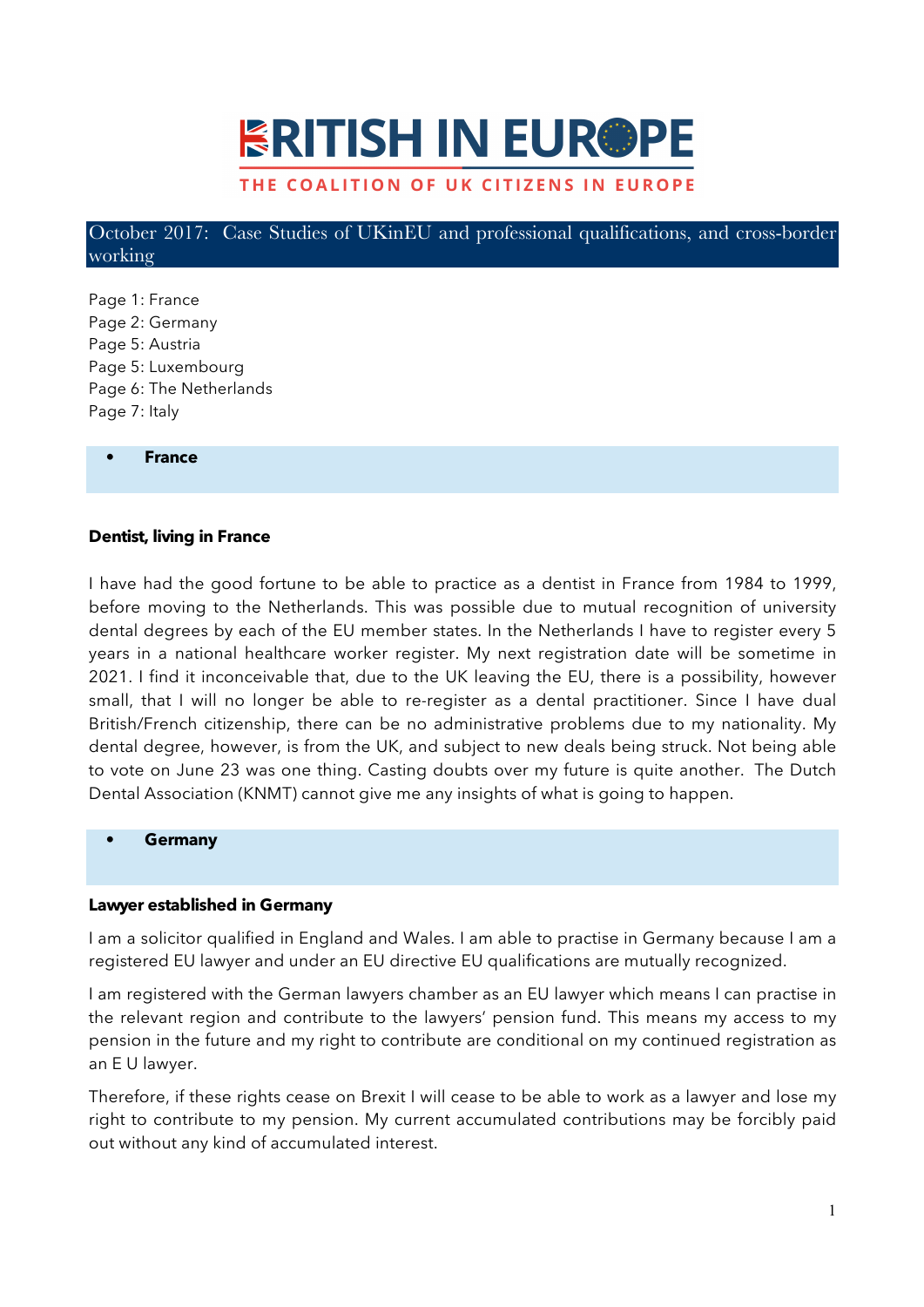## **Lawyer. Living in Germany**

I am a UK lawyer, specialised in EU law, living in Germany, married to a German national, with two dual national German-British children.

I am established at the Berlin Bar (RAK Berlin), practising EU law, under my UK title as a solicitor (England & Wales), although I am also qualified as a barrister (England & Wales). I am thus established at the Berlin Bar as a registered EU lawyer under the Lawyer's Establishment Directive. In order to become established I had to apply to the Berlin Bar providing evidence of all my legal qualifications back to undergraduate level, plus providing my practising certificate, certificate of good standing and a certificate from the UK and Belgium (where I lived prior to moving to Germany) confirming that I did not have a criminal record. I was then "called" to the Berlin Bar as an EU lawyer, and am able to practise in Berlin and contribute to the lawyers' pension fund. This also impacts my tax position as a self-employed lawyer (as a liberal professional under German law).

Prior to working in Germany, I worked in private practice in Belgium for two periods: first as am employee from 1992-1994 and then again as an employee initially, and then an independent lawyer with my current practice for 11 years. In between these two periods in Belgium, I practised as an independent lawyer with an Italian law firm for four years in Italy under the Lawyers Establishment Directive.

The current EU position on the Lawyers Establishment Directive would mean that, unless I were to become an integrated German lawyer, or were to qualify in another EU jurisdiction, my qualifications would not be covered by the Withdrawal Agreement and would not be recognised in any of these countries in which, to date, I have been able to be established and to practise. This is despite the fact that I have practised for the vast majority of my career outside of the UK (since 1992, apart from a short period before I returned to Brussels after working in Italy) and have thus practised in each of the relevant countries for far longer than I ever practised in the UK. Moreover, this could have far-reaching implications not just as regards the ability to practise and my livelihood, but also as regards my pension rights.

# **German qualified IP Lawyer with intellectual property consultancy. British national, living in Germany**

Moving to Germany for me in the 1990s was simple. My employer didn't need to request a work permit and I didn't need to request a resident's permit. The local health insurance company insured me, and the German pension fund accepted my application for membership based on my previous contributions in the UK. Post Brexit, I am aware that my opportunities to work in the European Union might be severely restricted. Will I continue to be able to work for Austrian, Belgian and Norwegian companies? Will I need a work permit from each European country I work in, or will I be required to request a work permit each time? Then there is the question of recognition of my qualifications. The uncertainty is hugely unhelpful.

## **Barrister (England & Wales) established in Munich, Germany**

Upon completion of my legal education in late 2012, I moved to Munich, Germany to live with my then-girlfriend and now-wife, a German national, initially only for a period of six months to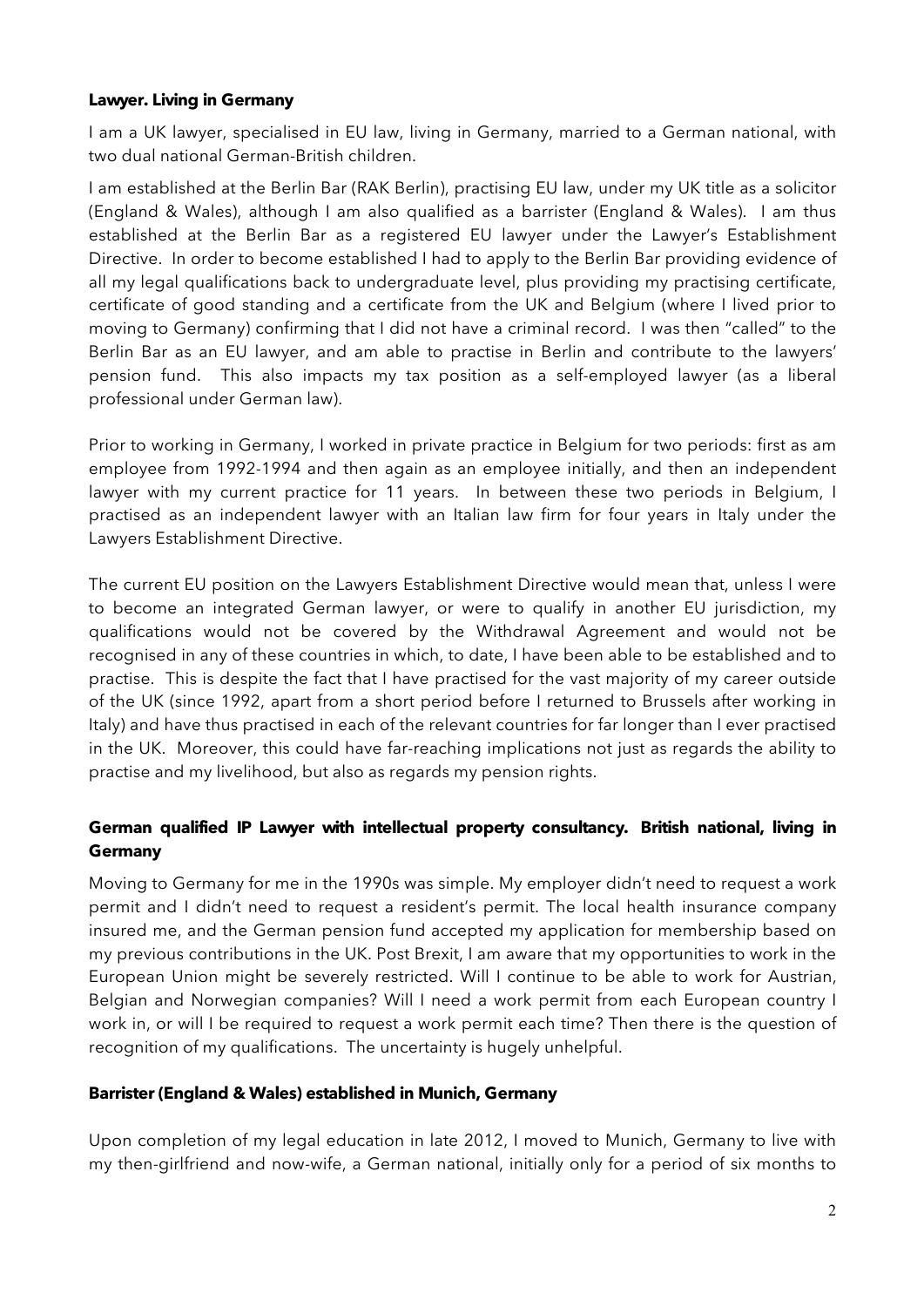one year, due to doubts as to whether I could enjoy a career within the law here.

Shortly after arriving, I discovered that I could work and embark upon a career at a law firm "in the usual way", due to my qualification being recognised in Germany under EU law and my right to be registered as a European Lawyer with the Munich Bar Association (*Rechtsanwaltskammer München*). Such status and recognition has enabled me to enjoy all of the rights and benefits of a German lawyer (membership of the bar association, membership of the Bavarian lawyers' pension scheme and certain rights of audience in German courts, to name but a few). EU law also permits me to "convert" my English legal qualification to that of a German lawyer (*Rechtsanwalt*), either through legal practice in Germany for a continuous period of three years or the taking of the conversion test (*Eignungsprüfung*); I plan to do the latter. These rights have been invaluable to me in my professional career, as they have provided me with status (as a member of the local bar association), recognition (as a European Lawyer), protection (against discrimination for my "foreign" qualification & - to the extent possible – the enjoyment of the same rights and benefits as a German lawyer) and perspectives (to become a German lawyer through conversion of my English qualification).

I cannot emphasise enough how important a role EU law has played in enabling my integration into Germany, both professionally and personally. The ease with which I was able to have my English qualification recognised has allowed me to build up a career in Germany, spanning an international law firm, the law department of a global company and a top national law firm, and was decisive in my wife and I choosing to stay in Germany for the long term and buying our first home here in Munich. All of the other aspects of free movement enjoyed my EU nationals have been extremely valuable, but one's career and one's profession is, quite frankly, the root of all, as it finances one's life and enables one to integrate within the local community. Moreover, have, since day one, been a higher-rate tax-payer in Germany and have duly contributed to the state and thus my community.

For me (and almost all of my fellow Brits), it is imperative that these rights and recognitions are continued beyond the United Kingdom's departure from the European Union. Were such not to be the case, I would no longer be able to "convert" my English legal qualification to that of a German lawyer, neither would I enjoy the status and rights membership of the Munich Bar Association as a European Lawyer provides me with. It would also very much damage my job prospects, as my future at my current law firm (a top German law firm) is contingent on my becoming a German lawyer through the passing of the conversion test. This would call into question the viability of staying in Germany for the long term and would – and it should not be understated – also cause an emotional detachment from German society, as one would always be a "foreign" worker with no local recognition or perspective to "naturalise" one's professional qualification(s). To enable me to continue to be a net contributor to German society and to feel truly welcome in my (relatively) new home, it is vitally important that Germany (and thus the EU) continues to recognise the professional qualifications of UK nationals.

# **European Patent Attorney, Germany**

I qualified as a European Patent Attorney in 2015, having moved to Munich in 2012. I am also 90% of the way through the process of completing the UK Chartered Patent Attorney exams, and hope to qualify fully in the next one or two years.

My status and admission as a European Patent Attorney derives from the European Patent Convention. This is not part of the EU body of law, and my ability to represent clients before the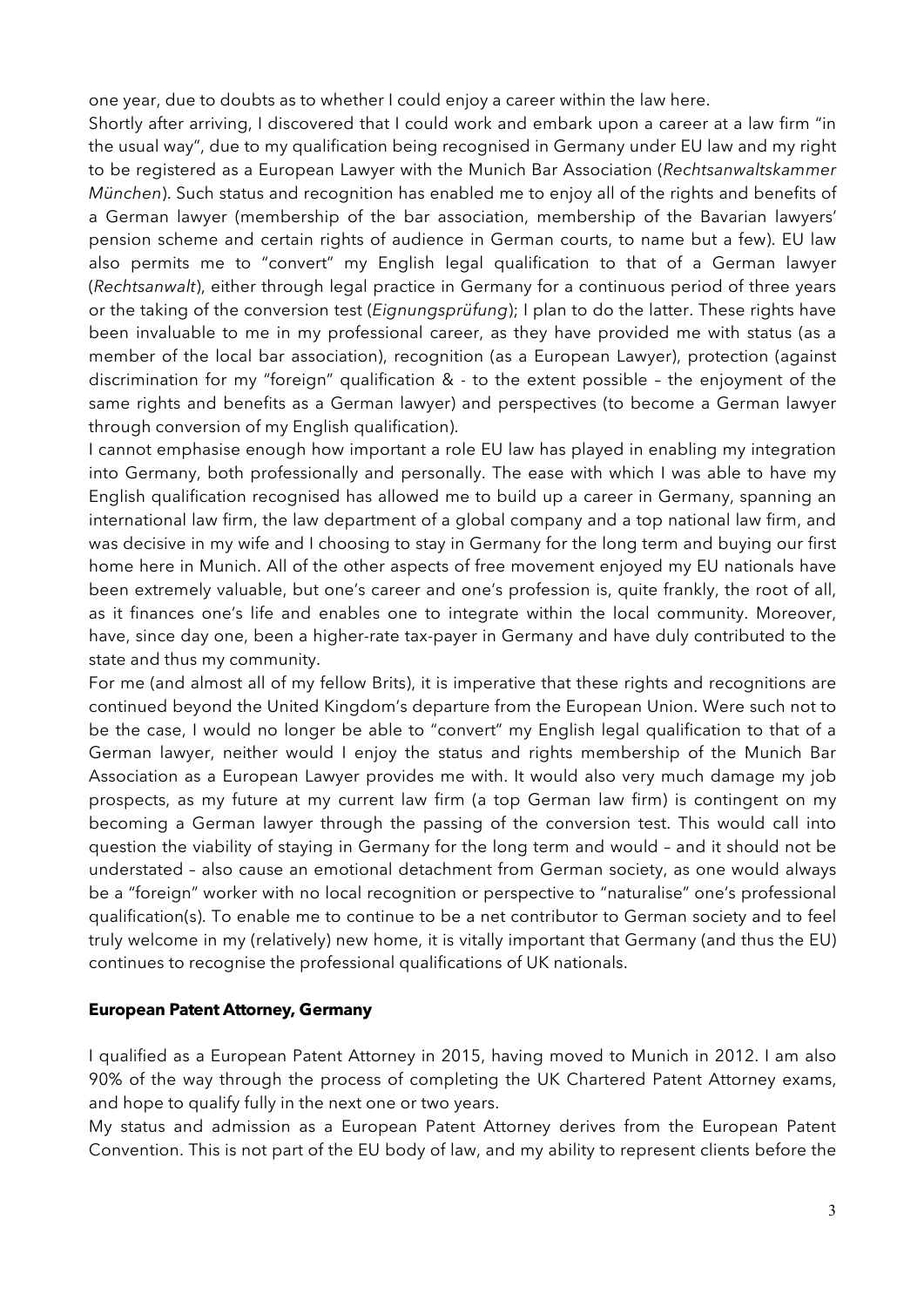EPO will not be affected in any way by Brexit.

My basic understanding is that I currently have the right to take a "conversion exam" hosted by the German Patentanwaltskammer, to enable recognition as a German Patent Attorney by virtue of my (future) UK qualification. This conversion exam could allow me to avoid the requirement to spend a year working at the DE patent office, which most German candidates must undertake as part of their qualification. If the UK qualification is not cross-recognised at EU level, there is a question mark over whether participation in such a conversion exam would be possible in the future.

Another question concerns possible entry into the German Patent Attorney's pension scheme. My basic understanding is that you need to be a German Patent Attorney, or equivalent. "equivalent" must presumably be connected to the cross-recognition of national professional qualifications under EU provisions. Therefore, suspension of cross-recognition would deny me access to such a pension scheme.

These are two ways that I can think of that I am helped by the cross-recognition of national professional qualifications. I hope that an overarching solution to this problem can be found. For many professions, the numbers affected might not be large, and it would be easy for affected individuals to slip unnoticed owing to larger concerns in the negotiations. However, the impact on individuals who might be relying on cross-recognition is significant, especially as qualification into many professions might take four or five years, and people might have started training with an expectation that cross-recognition would be available. That alone must be a good reason for a transitional provision on cross-recognition of professional qualifications to be generously back-dated, to help people not yet qualified but who started training several years ago.

# **Architect, living and working in Germany**

I am an architect and teacher, born in the UK and trained at the Architectural Association London. I worked for several years in practice in London, but in 1991 moved to Germany, to work first as Guest Professor in the HdK Berlin and then as Professor for Architecture in the Stuttgart Academy of Arts, where I remained until 2006. In the Stuttgart Academy I was able to use the professional skills I gained from a UK education within the very different academic system of German universities. I also became a member of the Berlin Architektenkammer, on the basis of my UK professional qualifications, and thus have been able to practice architecture in Germany.

Such ease of movement at a professional level from the UK to the rest of the EU, and vice versa are now under threat due to the potential abandonment of mutual recognition of professional qualifications between the UK and EU 27, as a result of Brexit. I have spoken today with a colleague at the RIBA in London who has confirmed that there is a real danger that professional qualifications that until now have been mutually recognised by the UK and EU 27 will no longer be acknowledged, making it very hard for architects to work in lands under the another jurisdiction.

In addition, this will also imply that the large number students who study 'abroad', from either UK or EU 27, will no longer be able be to use the qualifications they gain if/when they return home, bringing to an end the very important interchange that has existed until now between UK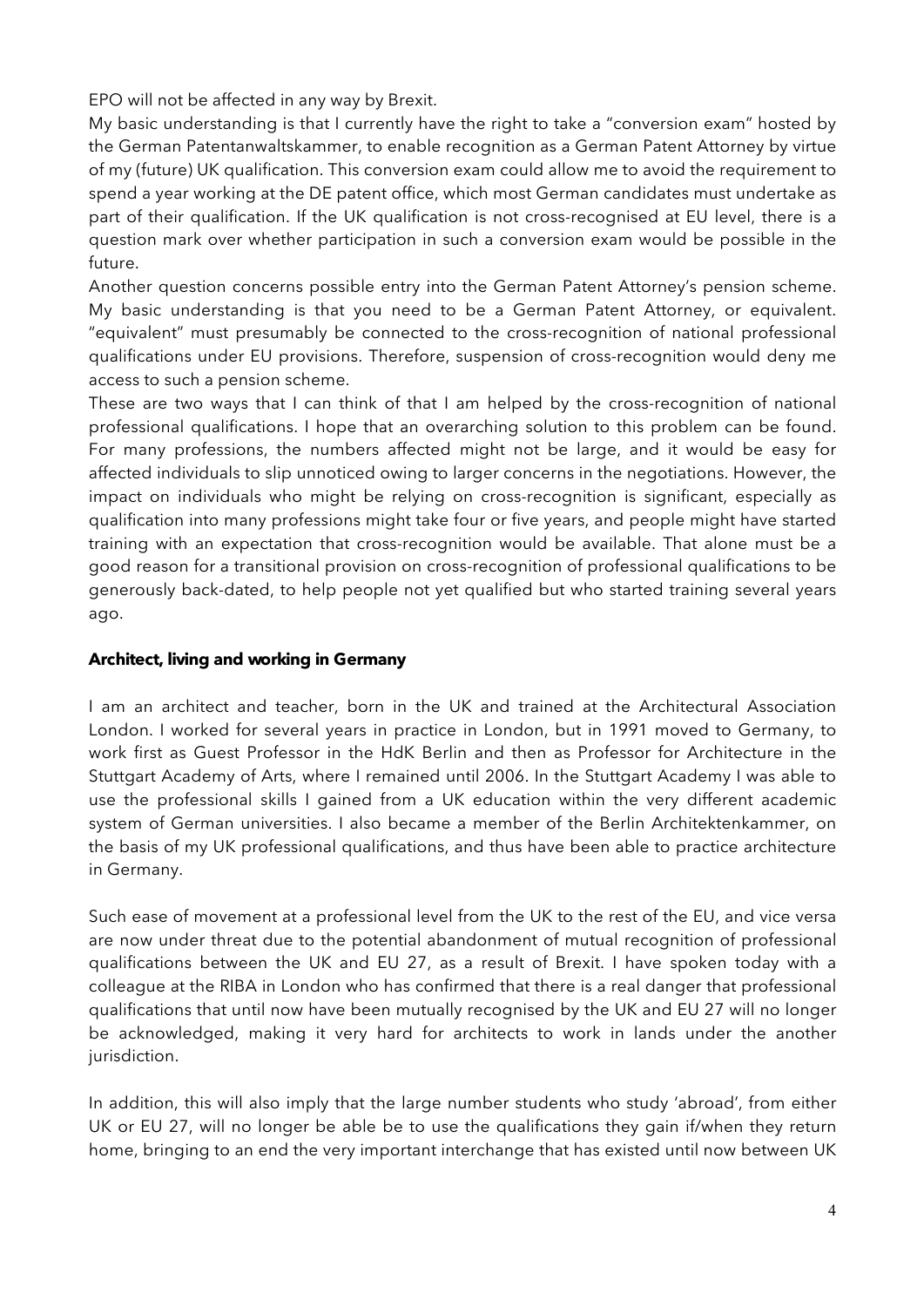and EU schools, a vital part of the architectural culture of both.

I am very disturbed that a professional career such as I have enjoyed will not be possible for architects from the UK or EU 27 after Brexit. There are many architects from the UK working in the EU 27, and from the EU 27 in the UK, who have brought benefits to both, through bringing together different backgrounds in architecture and ensuring a higher standard for all. The recognition of mutual qualifications, and the acceptance of freedom of movement have been a vital part of architectural life over the last decades, and brought immense benefits to all. It is no advantage to anybody that this should cease. We have all gained from the many opportunities offered by being part of one European society, without unnecessary divisions. That the current threat to this mutually advantageous situation has now arisen is a sad indication of the lack of serious pragmatic thinking about the consequences of Brexit for architects and other professionals – and naturally for all others who have gained from the potential to live to live in other EU lands. The current negotiations must ensure that both the mutual agreement on the recognition of professional qualifications and freedom of movement continue to be guaranteed.

# **Financial Services Professional, living in Germany**

I started working for an insurance company in Germany in 2015, following seven years in the financial services sector in London. This was to be the start of my international career in financial services. Brexit has undermined my career plans, to put it mildly. A whole range of questions arise: How will this impact on my employment status in Germany? My employer has assured me that they will support me as regards a work permit, but this could mean I am tied to one employer in Germany. This is not a desirable scenario. Any application I might now (before Brexit) make for a job in another EU27 country will be seriously impacted – because any future employer is uncertain of my status post-Brexit. And any application post Brexit will be presumably subject to the future employer not being able to find another suitable candidate from within the EU27.

I am also concerned about my skills and employability in Europe. For example, currently there is a big push to harmonise the rules regulating the banking and insurance industries within the EU. This means that the skills of a professional working for an insurer in London are directly transferable to Frankfurt or Brussels. However, post Brexit, the UK is unlikely to continue to move into the direction of harmonisation – making it harder for people like me to do jobs in other countries, which is not ideal for one's career growth.

# **Marketing Manager, living in Germany**

I originally moved to Germany in the early 90s shortly after graduating. I then worked in various roles and sectors and in different cities until leaving Germany to go back to the UK for work reasons in 2006. Five years ago, I moved to Sweden for a role with my present employer and then moved within the same company to a different role back to Germany two years later. My life and work choices have been driven by free movement and open doors.

I am now facing uncertainty on a number of fronts: Will I still be able to move country to new roles both with my current employer or any new employer? If I were made redundant here in Germany would I still be able to search for a new role in Germany whilst receiving unemployment benefit - or would I be forced to move back to the UK? What about my diploma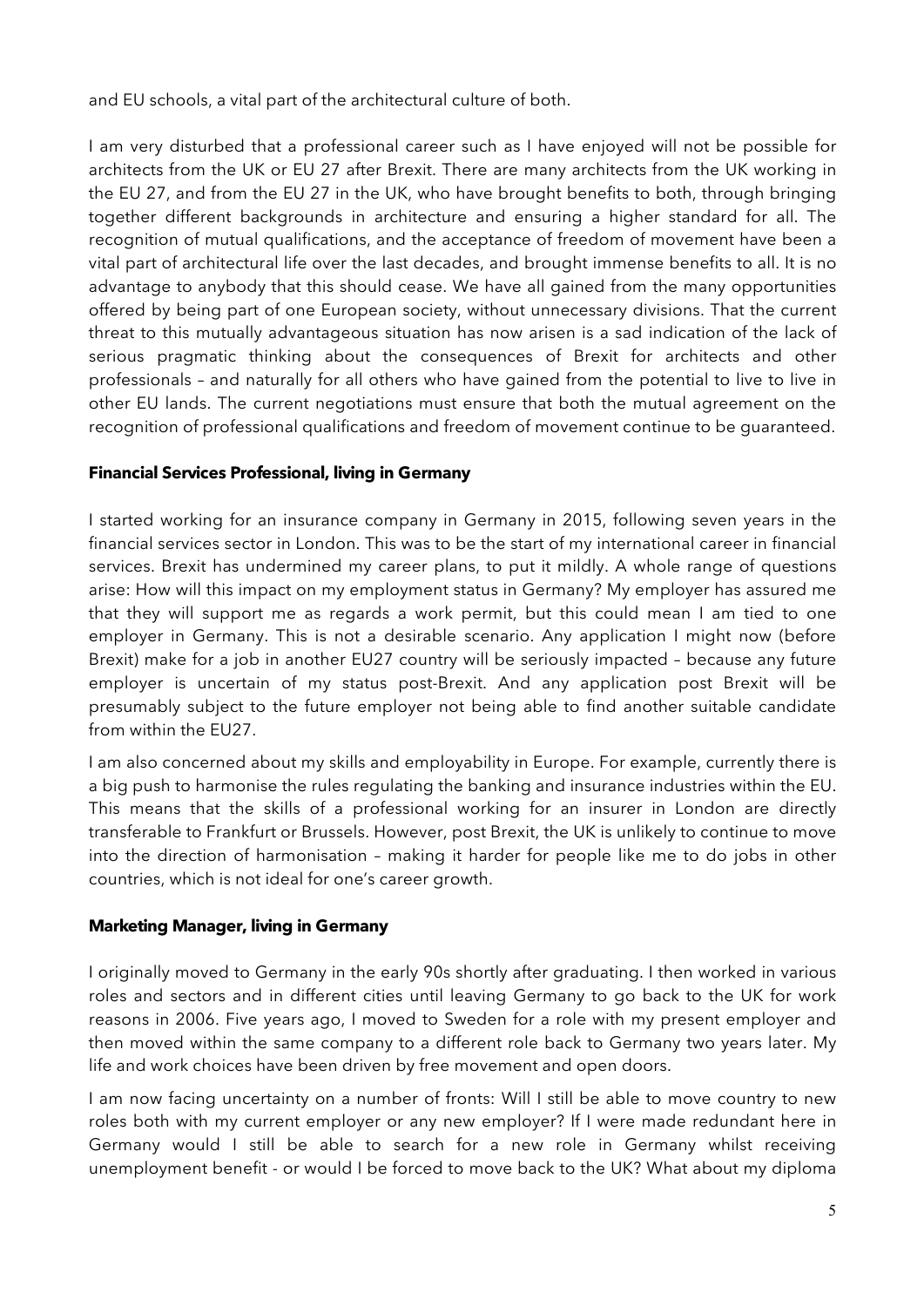as a chartered marketing professional – would this be recognised in the EU 27? Would I be less interesting for a new employer if I am no longer an EU citizen? Will my pension rights suffer through having paid into three different pension systems? I can't apply for dual citizenship before the UK leaves the EU as the requirement states eight years' continuous residency in Germany – and this I do not have. I feel I am now being penalised for exercising my right to free movement and work across the EU.

## **• Austria**

#### **Barrister (England & Wales), established in Austria**

I left the UK almost 10 years ago, and have since gained enormous cultural and professional experience living and working in four EU member states. I have been professionally engaged as a English lawyer for nearly five years; firstly in Munich and then in Austria, which is where I am currently based, working for a global company. I met and married an Austrian, and happily live in our home in Salzburg. Until Brexit, I had no intention to return to the U.K., but I am seriously considering what this will mean for me in practice. I have concerns relating to my right to continue to work and reside in Austria, recognition of my professional UK legal qualifications and my personal and professional status; all of which are tainting my experience as a once settled and established citizen here. Brexit will not only affect my immediate life, it will also impact on my life in the future, for example my right to claim a state pension in the other three member states in which I have worked, and my family's citizenship status if we were ever to return to the U.K. If you'd have asked me 10 years ago whether I'd ever imagine contemplating renouncing my British passport, or having to apply for a visa to work in a neighbouring EU member state, I would have told you to stop with the bad jokes.

**• Luxembourg**

#### **Speech and language therapist, living in Luxembourg**

I work in Luxembourg as a speech and language therapist and obtained my license to practise here from the Ministry of Education in 2005, having qualified in the UK. There is one other (not British) native English-speaking therapist working in Luxembourg. I am self- employed, but only work part time for the Ministry of Health, doing the national speech and hearing screening assessments for pre-school children. If I lost my license to practice, the language assessments for English speaking children would have to be undertaken by non-native speaker therapists. Many of the children I see are not British, I see families from many different countries who have requested an assessment in English because it is their child's best language, or the language that the parents use here if they cannot speak French, German or Luxemburgish.

#### **Translator, Luxembourg**

I am a British citizen employed and living in Luxembourg. I have made use of my EU freedom of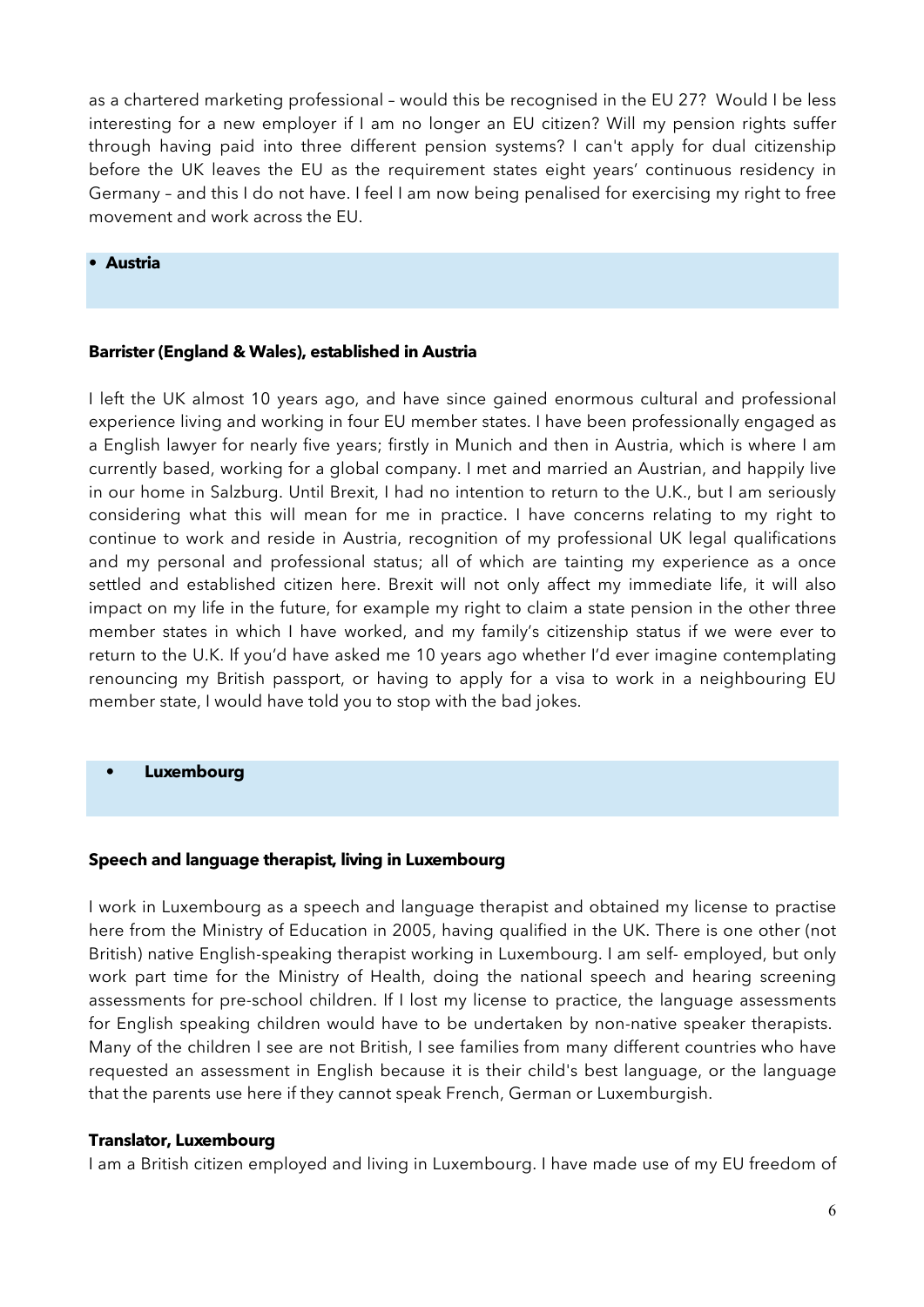movement rights since 1982. After my studies, I lived and worked for six months in Pau, France, for Elf Aquitaine as an English-language teaching assistant, then six months in Stuttgart, Germany, as translator for Daimler-Benz AG. Following this, I worked and travelled in New Zealand for six months as part of an exchange scheme for young people. Upon my return, I was offered another two-year assignment at Daimler-Benz AG in Stuttgart (1984-86). I then took up employment in a small translation company in Schwäbish Gmünd, near Stuttgart, Germany, where I lived and worked until end-1989.In January 1990, I began working for the European Investment Bank in Luxembourg. I initially lived in Luxembourg but after two years I married, and my husband and I bought a property across the border in France. I continued to work in Luxembourg, however, commuting across the Luxembourg-French border on a daily basis.

Even now, although we live and work in the same country, we still cross borders frequently for medical treatment, study purposes etc. (e.g. I recently had an operation in a German hospital). After many years of using my EU freedom of movement rights, I am therefore extremely concerned by the proposal to limit these rights to one EU state, which would result in my family and I being "landlocked" in a particularly small country.

#### **• The Netherlands**

## **British Housewife and IT Contractor. Living in the Netherlands**

We left the UK in 2012, accompanying my husband who is a self employed IT contractor. We moved to Munich in 2012, paid into the German tax system and stayed for 3 years. In 2015 my husband started contracting for NATO, using his UK Limited Company. We moved to Maastricht in the Netherlands, stayed a year at which point his project relocated to Brussels. In 2016 the Brussels project located to The Hague in the Netherlands and this is where we currently live. We have no permanent residency rights in any of the EU 27 countries we have lived in. So what will happen to us? What are the implications on our earnings? Will we still be able to trade? What about our pensions? What about the mutual recognition of qualifications of my husband's qualifications for the future if we move to another EU 27 country for future contracts? Will we be required to have a work permit to move between countries like we've done since 2012?

**• Italy**

## **Journalist, living and working in Italy as well as cross-border**

I am a professionally qualified journalist, having completed a post-graduate degree in radio and TV journalism at one of the three universities that were accredited with the (UK) National Union of Journalists at the time (Preston), more than 25 years ago. I have been a practising journalist ever since.

I now live and work out of Italy, where my qualifications have been recognised by the Italian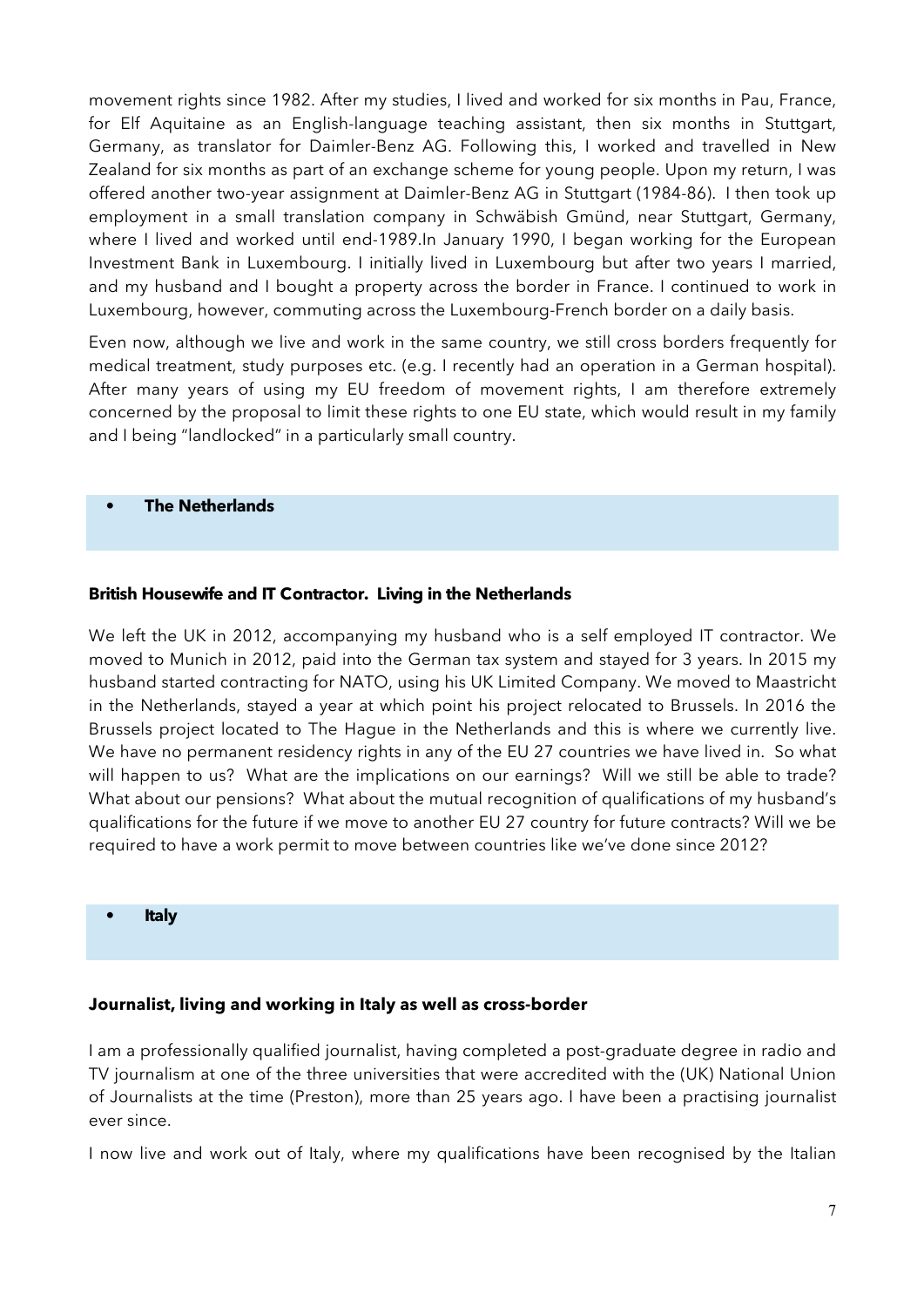union of journalists (Ordine dei Giornalisti, OdG). I have been a member of this union since around 2004 or so and I am registered on the "foreigners" list of professional journalists in Italy.

My full ODG membership (only given to professional journalists who have all the necessary qualifications) means that even as a freelance I can pay into the union's pension scheme (INPGI). What's more, I can also sign up to a form of health insurance (CASAGIT) too. Finally, my OdG union membership also provides me with professional indemnity insurance, among other things.

I work as a professional journalist, mainly using English as my primary language, both in Italy and also all over the EU, often working with a communications agency in Brussels or directly with the European institutions themselves (e.g. the Directorate General for Environment at the Commission)

Often when I work in Europe, since I am now fairly well known they do not ask for proof of my professional qualifications. Then again, when I am approached by a new client or want to apply for a new contract, I have to provide a Europass CV showing my professional qualifications, which must meet the criteria set out in the application notice.

If my professional qualifications obtained in the UK were not to be recognised across the EU 27 this would clearly have an impact for me. To obtain "legal" qualifications to practise as a professional journalist in Italy I would have to sit the Italian journalism exams. These are in Italian, are related to Italian laws and administrative setups and would be of no real use for me as a journalist with more than 25 years' experience, working mainly in Europe, where the laws etc. are very different.

Furthermore, while my spoken Italian is very fluent, my written Italian is not as strong and this would certainly penalise me when taking the exams. And of course the exams are expensive and frankly would not add much of use to my portfolio of skills, which could benefit from other kinds of training, not repeating training I underwent more than 25 years ago, and have practiced every day since. Since I am a freelance this new training to convert my professional qualifications would also take valuable time away from actually working (i.e. making a living) and/or finding new clients.

Finally, these considerations do not even touch on the potential removal of access to the OdG pension scheme and the health insurance scheme offered to professionally qualified journalists residing in Italy, both of which I currently pay into.

# **Financial advisor**

For financial planning firms, we are regulated as a group and the group is responsible for ensuring CPD, minimum qualifications and ensuring this documentation is registered with the regulators. In reality, I did it all myself but the sign off was done by the group I work for. II actually contacted IVASS ( which are the insurance intermediary regulators in Italy) and they told me that my group have to approve me to work under the firm as a regulated individual. I submitted all my UK qualifications to them, they confirmed that they passed the Italian equivalence test and that I could be registered by the group as a regulated adviser for the firm.

So, in short I am authorised with IVASS to give advice under the group I work for.

I also have to have a similar authorisation under the group with CONSOB.